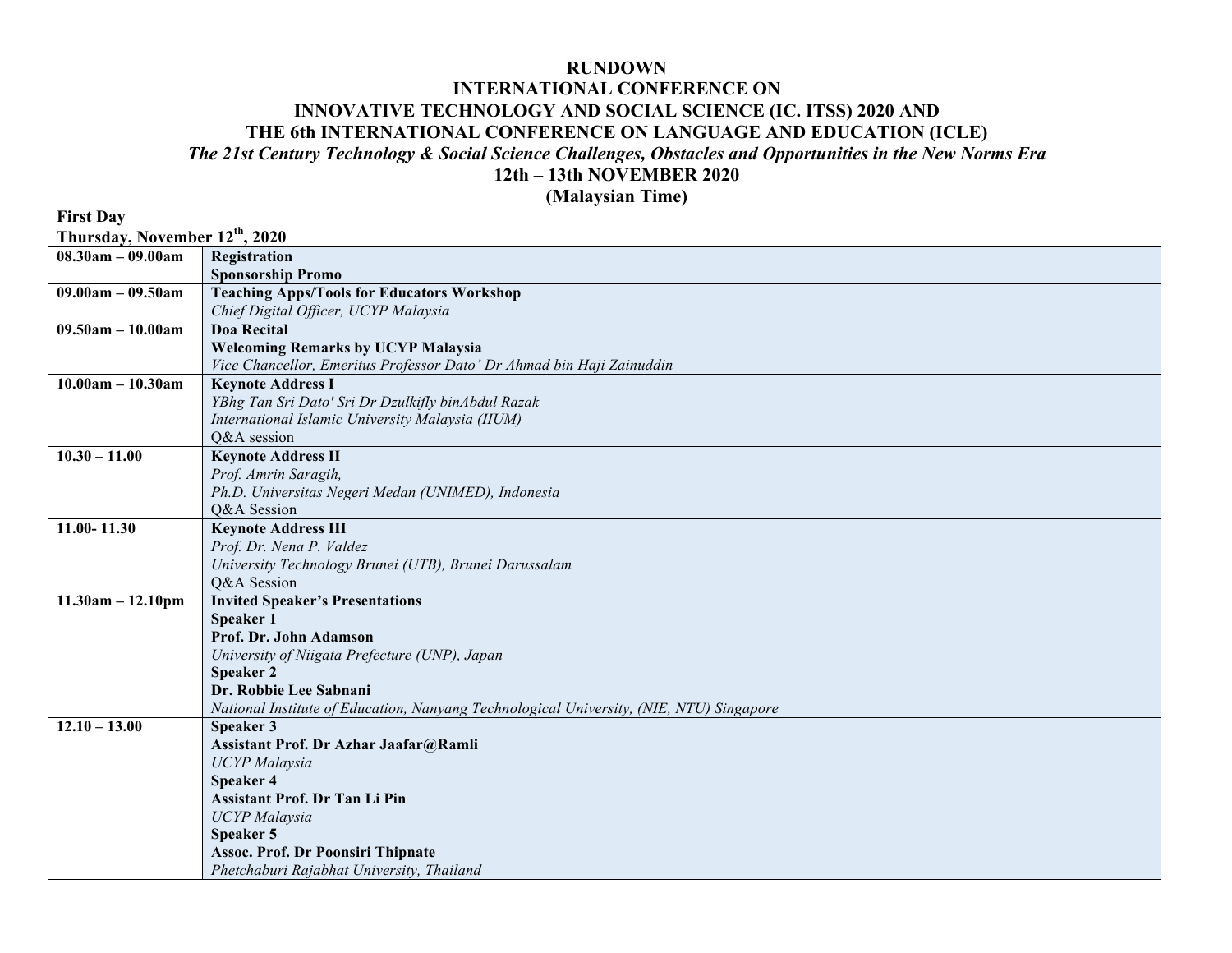| 13.00pm - 14.00pm                   | <b>Break</b>                                           |                                                                              |                                                   |
|-------------------------------------|--------------------------------------------------------|------------------------------------------------------------------------------|---------------------------------------------------|
| $14.00 \text{pm} - 15.00 \text{pm}$ | <b>Parallel Session 1</b>                              |                                                                              |                                                   |
|                                     | Room A                                                 | <b>Room B</b>                                                                | <b>Room C</b>                                     |
|                                     | <b>Moderator:</b>                                      | <b>Moderator:</b>                                                            | <b>Moderator:</b>                                 |
|                                     | <b>Mdm. Mazlina Mohamad Salleh</b>                     | Mr. Sivananda Sundralingam                                                   | <b>Mdm. Suhaila Binti Mukhtar</b>                 |
|                                     | <b>Characterization Montmorilonit Clay</b>             | <b>Teachers' Perceptions of Teaching STEAM in</b>                            | The Linguistic Features in Egyptian-              |
|                                     | <b>Immobilized Of Bread Yeast Using BET,</b>           | <b>Pahang Rural Areas</b>                                                    | <b>Authored English Research Article</b>          |
|                                     | FTIR AND SEM Analysis.                                 |                                                                              | <b>Literature Reviews in Linguistics</b>          |
|                                     |                                                        | Raba'iyah Norshahidi                                                         |                                                   |
|                                     | Satya Darmayani                                        | <b>Ebrahim Panah</b>                                                         | <b>Hend Rabie</b>                                 |
|                                     | Department of Medical Laboratory                       | Nur Faridatul Jamalia Radzali                                                | Faculty of Arts, Fayoum University, Egypt         |
|                                     | Technology, Health Polytechnic of Kendari,             | Roza Fazlien Adni Zainal                                                     | <b>Deena Boraie</b>                               |
|                                     | Sulawesi Tenggara, Indonesia                           | Shafawati Atikah Shapiee                                                     | The American University in Cairo, Egypt           |
|                                     | Syafika Alaydrus                                       | Sharifah Nurul Fathiah Syed Zainudin                                         |                                                   |
|                                     | STIFA Pelita Mas Palu, Palu, Indonesia.                | Faculty Human Development,<br>University College of Yayasan Pahang, Malaysia | Abstract - Language and Education: No53           |
|                                     | $Abstract-$                                            |                                                                              |                                                   |
|                                     | Multidisciplinary Science, Engineering: No2            | Abstract - Language and Education: No58                                      |                                                   |
|                                     |                                                        |                                                                              |                                                   |
|                                     | <b>Identifying the Challenges of Sustainable Urban</b> | <b>Clause Projection in News Item Text Written</b>                           | <b>Motivation Level in Online Learning Versus</b> |
|                                     | Garden in Kuala Lumpur, Malaysia                       | by EFL Tertiary Students                                                     | <b>F2F Learning among UCYP Undergraduates</b>     |
|                                     |                                                        |                                                                              |                                                   |
|                                     | <b>Noor Sharina Mohd Rosli</b>                         | <b>Muhammad Yusuf</b>                                                        | <b>Ng Loo Ee</b>                                  |
|                                     | Faculty of Science, University of Malaya               | Ridwan Hanafiah                                                              | <b>Mohd Khairil Abd Karim</b>                     |
|                                     |                                                        | T. Thyrhaya Zein                                                             | Li Pin Tan                                        |
|                                     | $Abstract-$                                            | Alemina Br. Perangin-Angin                                                   | University College of Yayasan Pahang              |
|                                     | Multidisciplinary Science, Engineering: No5            | Faculty of Cultural Sciences,                                                |                                                   |
|                                     |                                                        | Universitas Sumatera Utara, Indonesia                                        | Abstract - Language and Education: No62           |
|                                     |                                                        | Abstract - Language and Education: No67                                      |                                                   |
|                                     |                                                        |                                                                              |                                                   |
|                                     | <b>Biological Asset Valuation Model For Muntok</b>     | The Relationship Between the Teachers'                                       | <b>Indonesian EFL Learners Speech Production</b>  |
|                                     | <b>White Pepper</b>                                    | <b>Personality and Creative Teaching Style</b>                               | of English                                        |
|                                     |                                                        | <b>Towards Preschool Children Around</b>                                     |                                                   |
|                                     | Sumiyati                                               | Kuantan, Pahang                                                              | <b>Mei Hardiah</b>                                |
|                                     | <b>Yudi Sapta Pranoto</b>                              |                                                                              | Universitas Bengkulu, Indonesia                   |
|                                     | <b>Karmawan</b>                                        | Mohd Nizam Naqiyuddin Ahmad Sobri                                            |                                                   |
|                                     | <b>Bangka Belitung University</b>                      | <b>Norezan Md Yusof</b>                                                      | Abstract – Language and Education: No16           |
|                                     |                                                        | Nur Farhana Ab Hamin                                                         |                                                   |
|                                     | $Abstract-$                                            | <b>Nurul Nazihah Abd Nasir</b>                                               |                                                   |
|                                     | Multidisciplinary Science, Engineering: No3            | <b>Nur Azimah Saad</b>                                                       |                                                   |
|                                     |                                                        | Faculty of Human Development, University                                     |                                                   |
|                                     |                                                        | College of Yayasan Pahang, Malaysia                                          |                                                   |
|                                     |                                                        |                                                                              |                                                   |
|                                     |                                                        | Abstract - Language and Education: No61                                      |                                                   |
|                                     |                                                        |                                                                              |                                                   |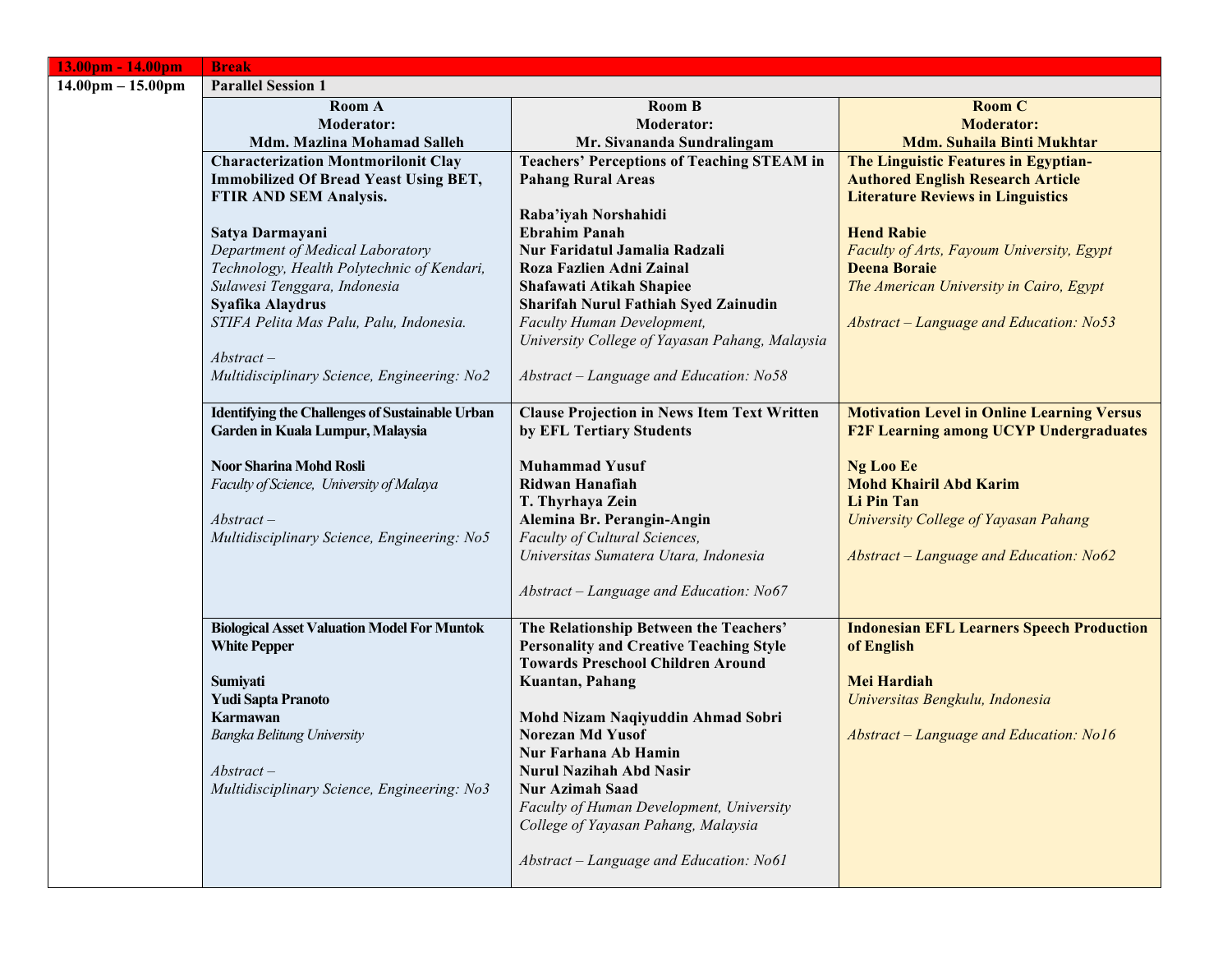|                                     | The Application of Menstrual Hygiene<br><b>Management towards the Elementary Students'</b><br><b>Hygiene Personal Attitude during Menstruation</b><br><b>Nur Asnah Sitohang</b><br>Diah Lestari<br>Cut Adeyya Adela<br>Universitas Sumatera Utara<br>$Abstract-$                                                                              | A Critical Discourse Analysis of Teun Van<br>Dijk on Bintang Emon's Humor<br><b>Material Entitled Corona</b><br><b>Haqqy Luthfita</b><br><b>Amrin Saragih</b><br><b>Rahmad Husein</b><br>Universitas Negeri Medan                                                                                            | <b>English Language Teaching Practices In</b><br><b>Indonesian Vocational Schools</b><br>Winda Syafitri<br>Politeknik Negeri Medan<br>Abstract - Language and Education: No20                                                                                                                                                                                                                                                    |
|-------------------------------------|-----------------------------------------------------------------------------------------------------------------------------------------------------------------------------------------------------------------------------------------------------------------------------------------------------------------------------------------------|--------------------------------------------------------------------------------------------------------------------------------------------------------------------------------------------------------------------------------------------------------------------------------------------------------------|----------------------------------------------------------------------------------------------------------------------------------------------------------------------------------------------------------------------------------------------------------------------------------------------------------------------------------------------------------------------------------------------------------------------------------|
|                                     | Multidisciplinary Science, Engineering: No4                                                                                                                                                                                                                                                                                                   | Abstract - Language and Education: No65                                                                                                                                                                                                                                                                      |                                                                                                                                                                                                                                                                                                                                                                                                                                  |
|                                     |                                                                                                                                                                                                                                                                                                                                               | Q & A Session                                                                                                                                                                                                                                                                                                |                                                                                                                                                                                                                                                                                                                                                                                                                                  |
| $15.00 \text{pm} - 16.00 \text{pm}$ | <b>Parallel Session 1</b><br>Room A<br><b>Moderator:</b><br><b>Mdm. Mazlina Mohamad Salleh</b>                                                                                                                                                                                                                                                | <b>Room B</b><br><b>Moderator:</b><br>Mr. Sivananda Sundralingam                                                                                                                                                                                                                                             | <b>Room C</b><br><b>Moderator:</b><br><b>Mdm. Suhaila Binti Mukhtar</b>                                                                                                                                                                                                                                                                                                                                                          |
|                                     | <b>Effect of Long and Types of Voice</b><br><b>Exposure on Viability and Growth Early</b><br><b>Corn Seeds (Zea Mays)</b><br>Jasmi<br><b>Agustinur</b><br>Ibnu Maja<br>Teuku Umar University, Indonesia<br>$Abstract-$<br>Multidisciplinary Science, Engineering: No1                                                                         | <b>Impact of Smartphone on Social Interaction among</b><br><b>Alpha Generation</b><br><b>Azrul Haron,</b><br>Shafika Shaidan<br><b>Farah Ain Che Soh</b><br><b>Farah Adiba Kamaruddin</b><br>Faculty of Human Development,<br>University College of Yayasan Pahang<br>Abstract – Social Science: No28        | <b>Learning Online: A Sociolinguistic Survey on</b><br><b>Changes and Innovation in Hinglish Among</b><br><b>New Englishes Users</b><br><b>Rashmi Jacob</b><br>Jaypee Institute of information Technology,<br>Noida<br>Abstract – Language and Education: No22                                                                                                                                                                   |
|                                     | <b>Thermal Comfort Conditions of Underground</b><br><b>Light Rail Transit Stations in Malaysia</b><br><b>Adrian Meripa Biring</b><br><b>Qi Jie Kwong</b><br><b>Oliver Hoon Leh Ling</b><br><b>Azli Abd Razak</b><br><b>Mohd Hamisa Abdul Hamid</b><br>Universiti Teknologi MARA<br>$Abstract-$<br>Multidisciplinary Science, Engineering: No6 | <b>Developing Online Assessment At Higher</b><br><b>Education During New Normal Era</b><br>Syamsiah Depalina Siregar<br><b>STAIN Mandailing Natal</b><br><b>Abdul Rahman</b><br>Universitas Muhammadiyah Tapanuli Selatan<br><b>Eka Melati</b><br>AMIK Mitra Gama<br>Abstract - Language and Education: No21 | <b>Teacher-parents' Reflective Roles and</b><br><b>Resilience Building Opportunities in</b><br><b>Emergency Remote Teaching: Trajectories of</b><br><b>Inclusive Response toward Recovery</b><br>Mas Ayu Kartika Dewi Hj. Mumin<br><b>Nena Padilla-Valdez</b><br><b>Lee Kok Yueh</b><br>Hjh Shanafizahwatty Hj Mat Salleh<br>Norihan binti Abu Hassan<br>Universiti Teknologi Brunei<br>Abstract - Language and Education: No 11 |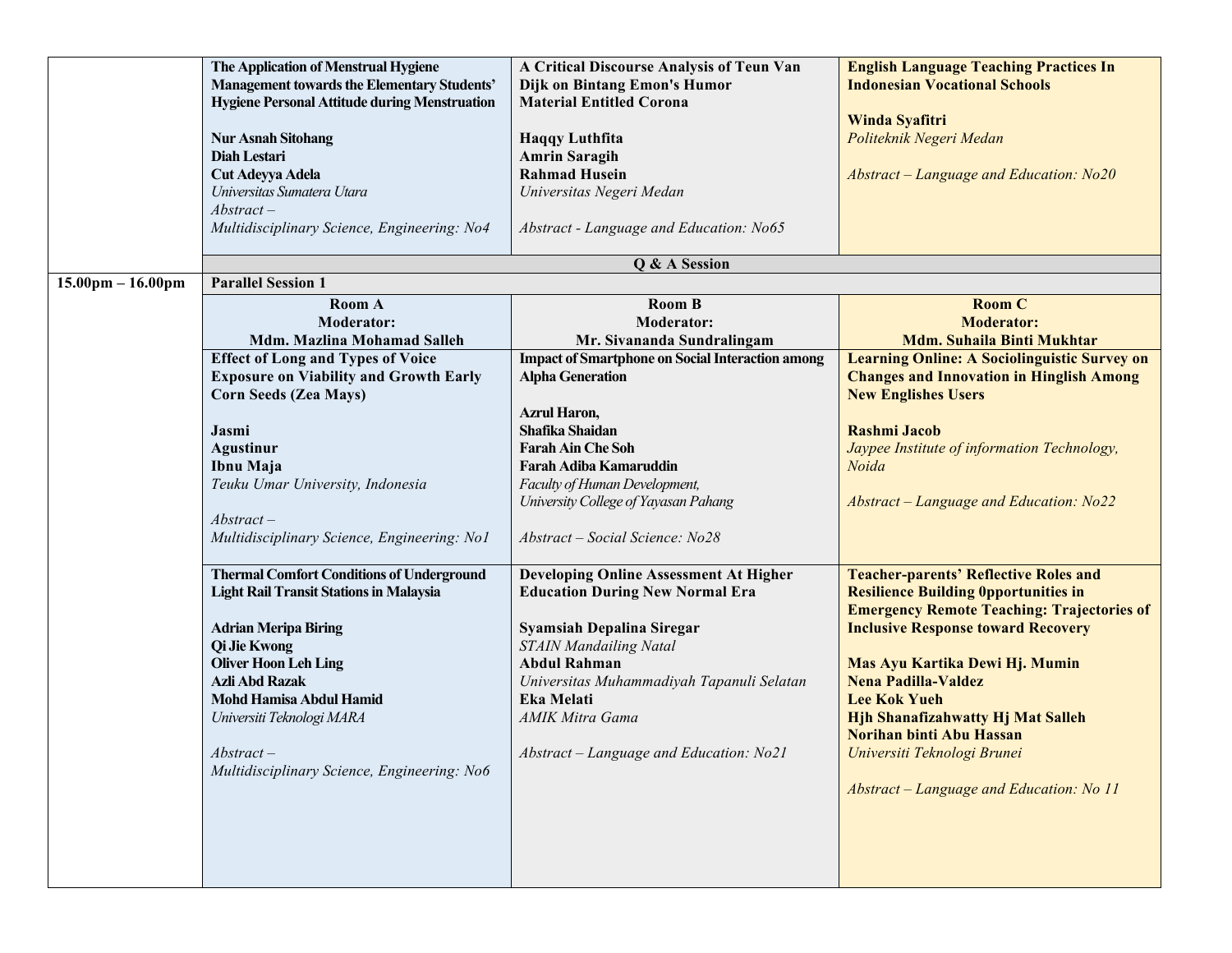|                                     | <b>Design Concept of Garbage Collecting Machine</b><br>Khairul Hidayat Bin Abdul Manan<br><b>Razman Bin Ramedan</b><br>Mohd Hamisa Bin Abdul Hamid Ainul Hayati<br><b>Binti Yunus</b><br>Li Pin Tan<br>University College of Yayasan Pahang<br>$Abstract-$<br>Multidisciplinary Science, Engineering: No7                                                                                                                                                                                       | <b>Teaching STEM and STEAM in Malaysia</b><br>Nur Faridatul Jamalia Radzali<br><b>Ebrahim Panah</b><br>Raba'iyah Norshahidi<br>Roza Fazlien Adni Zainal Shafawati Atikah<br><b>Shapiee Sharifah Nurul Fathiah Syed</b><br>Zainudin<br>Faculty of Human Development, University<br>College of Yayasan Pahang, Malaysia<br>$Abstract - Language$ and Education: No60 | <b>Reading Comprehension Problems in Online</b><br><b>Class: Case Study on English Subject for</b><br><b>Senior High Students</b><br><b>Rohani Ghanie</b><br>Deliana, Tengku Silvana Sinar<br><b>Fikry Prastya Syahputra</b><br>Universitas Sumatera Utara<br>Abstract - Language and Education: No10                                                                                        |
|-------------------------------------|-------------------------------------------------------------------------------------------------------------------------------------------------------------------------------------------------------------------------------------------------------------------------------------------------------------------------------------------------------------------------------------------------------------------------------------------------------------------------------------------------|--------------------------------------------------------------------------------------------------------------------------------------------------------------------------------------------------------------------------------------------------------------------------------------------------------------------------------------------------------------------|----------------------------------------------------------------------------------------------------------------------------------------------------------------------------------------------------------------------------------------------------------------------------------------------------------------------------------------------------------------------------------------------|
|                                     | <b>Factors of Photography Image Sharing</b><br>among Online Community                                                                                                                                                                                                                                                                                                                                                                                                                           | <b>Gender Turn Taking Strategies In Political</b><br><b>Talk Show Programs In Kompas Tv</b>                                                                                                                                                                                                                                                                        | <b>Decomposition English and Mandailing</b><br><b>Prefixes: A Contrastive Study</b>                                                                                                                                                                                                                                                                                                          |
|                                     | <b>Mohd Pirdaus B. Mat Husain</b><br>Fakulti of Creative Art, Communication &<br>New Media, University College of Yayasan<br>Pahang<br>Abstract – Social Science: No29                                                                                                                                                                                                                                                                                                                          | <b>Muhibbah Rabiatul Lisad</b><br>Sri Minda Murni<br>Meisuri<br>Universitas Negeri Medan, Indonesia<br>Abstract - Language and Education: No50                                                                                                                                                                                                                     | Muhammad Hasyimsyah Batubara<br>Faculty of Education, State Institute of Islamic<br>Studies Takengon, Indonesia<br>Vidya Dwi Amalia Zati<br><b>Sani Susanti</b><br><b>Faculty of Education</b> , Universitas<br>Negeri Medan, Medan, Indonesia<br>Abstract – Language and Education: No5                                                                                                     |
|                                     |                                                                                                                                                                                                                                                                                                                                                                                                                                                                                                 | Q & A Session                                                                                                                                                                                                                                                                                                                                                      |                                                                                                                                                                                                                                                                                                                                                                                              |
| $16.00 \text{pm} - 17.00 \text{pm}$ | <b>Parallel Session 1</b><br><b>Room A</b><br><b>Moderator:</b><br><b>Mdm. Mazlina Mohamad Salleh</b><br><b>Filtering Before Sharing Hoax Covid-19</b><br><b>Anticipation Efforts Social Media</b><br><b>Perspective, Islamic Communication Ethics</b><br><b>And Public Responsibility</b><br>Yuliana Restiviani<br><b>Nadhar Putra</b><br>Syailendra Reza Irwansyah<br>Rita Zahara<br>Doctoral Program Student of the UIN<br>Sumatera Utara-Medan, Indonesia<br>Abstract - Social Science: No4 | <b>Room B</b><br><b>Moderator:</b><br>Mr. Sivananda Sundralingam<br>Cyberbullying among Children in the Social<br>Media: An Analysis on the Legal Protection<br>under the Malaysian Laws<br>Nurulhuda Ahmad Razali<br>Universiti Tenaga Nasional<br><b>Nazli Ismail Nawang</b><br>Universiti Sultan Zainal Abidin<br>Abstract - Social Science: No8                | <b>Room C</b><br><b>Moderator:</b><br><b>Mdm. Suhaila Binti Mukhtar</b><br><b>English Borrowing Words in Kompas.com</b><br><b>Newspaper During Covid-19 Pandemic in</b><br>Indonesia.<br>Zuindra,<br><b>Dwi Rizky Apriani</b><br><b>Ilham Sahdi Lubis</b><br><b>Mayasari</b><br>Universitas Harapan Medan, Institut<br>Pendidikan Tapanuli Selatan<br>Abstract - Language and Education: No7 |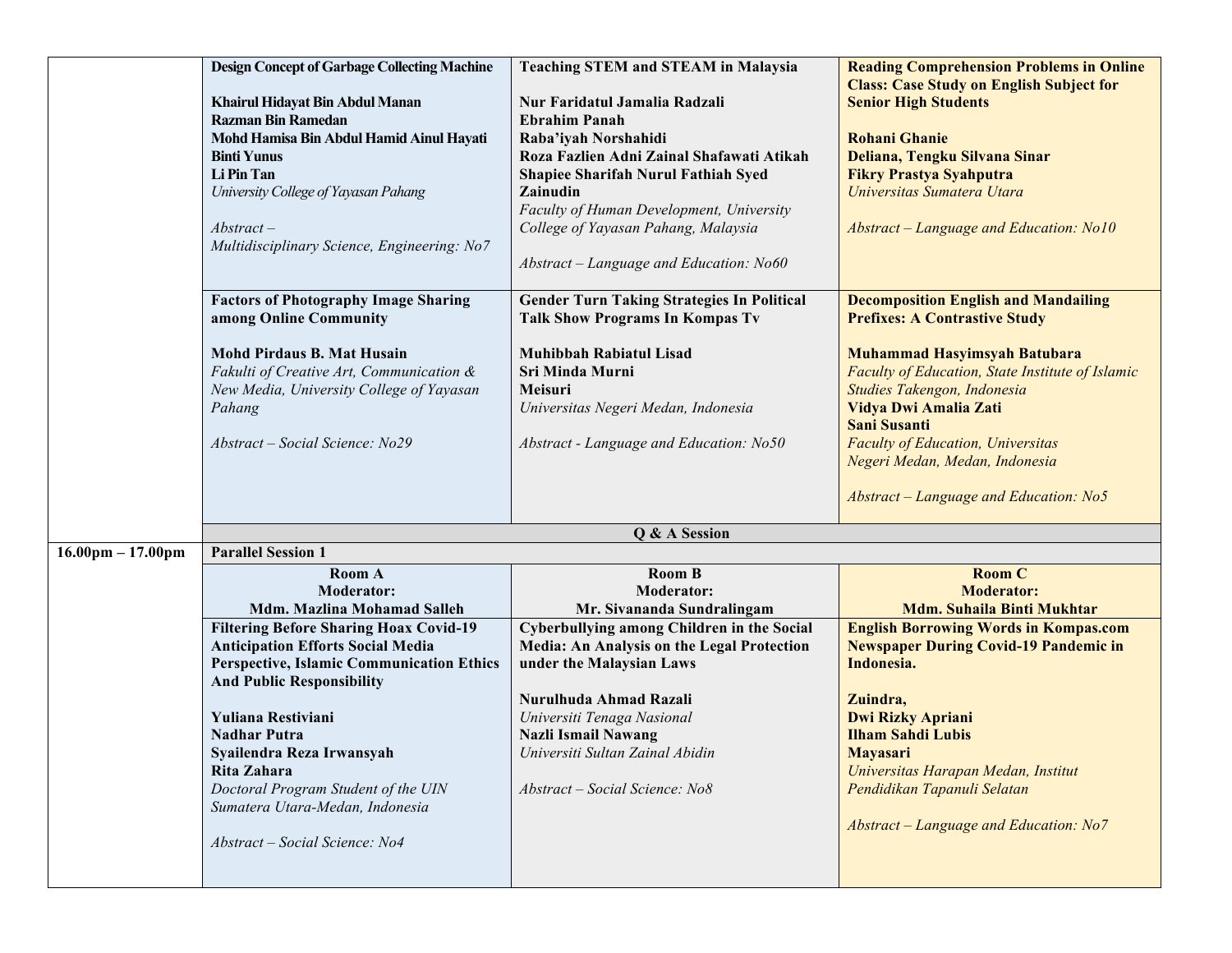|                     | Social Networking in the Dimensions of             | A Model Of Measurement And Assessment On         | <b>Conjunctive Markers in Bachelor Theses'</b> |
|---------------------|----------------------------------------------------|--------------------------------------------------|------------------------------------------------|
|                     | <b>Economic Welfare Based on Local</b>             | <b>Quranic Memorization For Students Of The</b>  | <b>Introduction Part: Systemic Functional</b>  |
|                     | <b>Communities in Minangkabau as a Model of</b>    | "Personality Ulul Albab" Course At               | <b>Perspective</b>                             |
|                     | <b>Empowerment for Islamic Communities</b>         | <b>University Malaysia Terengganu</b>            |                                                |
|                     |                                                    |                                                  | <b>Muhammad Yusuf</b>                          |
|                     | <b>Muhamad Jamil</b>                               | <b>Abdul Hanis Embong</b>                        | <b>Rohani Ganie</b>                            |
|                     | Islamic High School of Religion Tarbiyah Islamiyah | <b>Mohd Faiz Mohd Yassin</b>                     | <b>T. Silvana Sinar</b>                        |
|                     | Foundation's in Padang.                            | University Malaysia Terengganu                   | <b>Deliana</b>                                 |
|                     | M Bahri Ghazali                                    | Wan Mohd Khairul Firdaus Wan Khairuldi           | <b>Faculty of Cultural Sciences,</b>           |
|                     | <b>Hasan Mukmin</b>                                | University Sultan Zainal Abidin                  | Universitas Sumatera Utara, Medan, Indonesia   |
|                     | <b>Syafrimen Syafril</b>                           |                                                  |                                                |
|                     | Islamic University Raden Intan Lampung, Bandar     | Abstract – Language and Education: No27          | Abstract – Language and Education: No9         |
|                     | Lampung, Indonesia.                                |                                                  |                                                |
|                     | Welhendri Azwar                                    |                                                  |                                                |
|                     | State Islamic University (UIN) Imam Bonjol         |                                                  |                                                |
|                     | Padang, West Sumatera, Indonesia.                  |                                                  |                                                |
|                     | Azhar Jaafar @Ramli                                |                                                  |                                                |
|                     | Academy of Islamic Studies and Arabic Language     |                                                  |                                                |
|                     | University                                         |                                                  |                                                |
|                     | College of Yayasan Pahang Malaysia                 |                                                  |                                                |
|                     |                                                    |                                                  |                                                |
|                     | Abstract - Social Science: No6                     |                                                  |                                                |
|                     | <b>Out-Of-Class Anxiety Among Students In A</b>    | <b>Digital Storytelling to Improve Medical</b>   | <b>Higher Students' Problems in Writing</b>    |
|                     | <b>Peripheral University</b>                       | <b>Speaking Skills</b>                           | <b>Narrative Texts: Carelessness or</b>        |
|                     |                                                    |                                                  | <b>Incompetence?</b>                           |
|                     | <b>Kuyleng Kim</b>                                 | <b>Erikson Saragih</b>                           |                                                |
|                     | King Mongkut's University of Technology Thonburi   | Universitas Prima Indonesia                      | Nurlela                                        |
|                     | <b>Jeffrey Dawala Wilang</b>                       |                                                  | <b>Tengku Silvana Sinar</b>                    |
|                     | Suranaree University of Technology                 | Abstract - Language and Education: No47          | <b>Ely Hayati Nasution</b>                     |
|                     |                                                    |                                                  | <b>Fikry Prastya Syahputra</b>                 |
|                     | Abstract – Social Science: No26                    |                                                  | Universitas Sumatera Utara, Medan, Indonesia   |
|                     |                                                    |                                                  | Abstract - Language and Education: No 8        |
|                     | <b>Academic Perception and Learning</b>            | The Impacts of Different Learning Styles in      | The Effect of e-TBLT to Diploma Students in    |
|                     | <b>Preferences in Bruneian Students</b>            | <b>English Language Acquisition for Tertiary</b> | <b>University College of Yayasan Pahang</b>    |
|                     |                                                    | <b>Students: UCYP</b>                            |                                                |
|                     | Mas Ayu Kartika Dewi Hj. Mumin                     |                                                  | Abdurahman Adi Saputra                         |
|                     | Hjh Shanafizahwatty Hj Mat Salleh                  | <b>Masitowarni Siregar</b>                       | <b>Meisuri</b>                                 |
|                     | Universiti Teknologi Brunei                        | Meisuri                                          | Universitas Negeri Medan, Indonesia            |
|                     |                                                    | Universitas Negeri Medan, Indonesia              | <b>Nur Azlin Fatesah Azaddin</b>               |
|                     | $Abstract-$                                        | <b>Chin Kuo Ren</b>                              | <b>Nur 'Atirah Mohd Jalil</b>                  |
|                     | Language and Education: No37                       | Dedi Sanjaya                                     | University College of Yayasan Pahang,          |
|                     |                                                    | University College of Yayasan Pahang             | Malaysia                                       |
|                     |                                                    |                                                  |                                                |
|                     |                                                    | Abstract - Language and Education: No57          | Abstract - Language and Education: No 64       |
|                     |                                                    | Q & A Session                                    |                                                |
| $17.00pm - 17.15pm$ | <b>End of Parallel Session 1</b>                   |                                                  |                                                |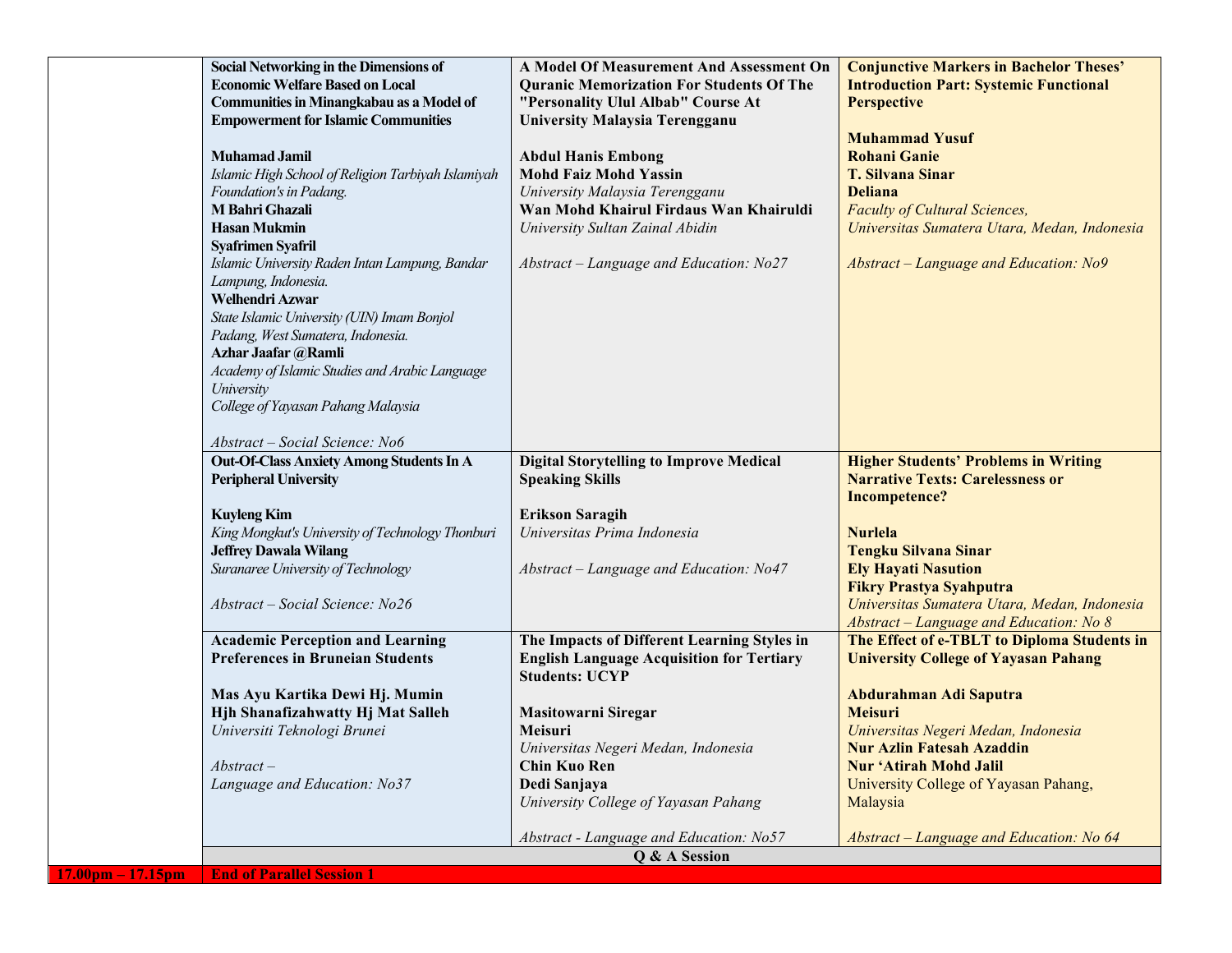## **Second Day**

**Friday, November 13th, 2020**

| <b>Friday, November 15°, 2020</b> |                                                                                                     |                                                                                        |                                                                                             |
|-----------------------------------|-----------------------------------------------------------------------------------------------------|----------------------------------------------------------------------------------------|---------------------------------------------------------------------------------------------|
| $08.30$ am - 09.00am              | Registration                                                                                        |                                                                                        |                                                                                             |
|                                   | <b>Sponsorship Promo</b>                                                                            |                                                                                        |                                                                                             |
| $-09.00am - 10.00am$              | <b>Parallel Session II</b>                                                                          |                                                                                        |                                                                                             |
|                                   | Room A                                                                                              | <b>Room B</b>                                                                          | <b>Room C</b>                                                                               |
|                                   | <b>Moderator:</b>                                                                                   | <b>Moderator:</b>                                                                      | <b>Moderator:</b>                                                                           |
|                                   | Mr. Chin Kuo Ren                                                                                    | Mdm. Nur Azlin Fatesah Azaddin                                                         | <b>Asst. Prof. Dr. Ebrahim Panah</b>                                                        |
|                                   | <b>Business Model Transformation of Fish</b>                                                        | <b>Innovation Diffusion and Technology</b>                                             | Language of the Indictment in the                                                           |
|                                   | Processing Group in Kuala Bubon Village                                                             | Acceptance: The Case of Farmers in Aceh -                                              | <b>Corruption Crime Court</b>                                                               |
|                                   | after the Omnibus Law Bill on Job Creation                                                          | Indonesia                                                                              |                                                                                             |
|                                   |                                                                                                     |                                                                                        | Sabriandi Erdian                                                                            |
|                                   | <b>Dedy Darmansyah</b>                                                                              | Putri Maulina                                                                          | <b>T. Silvana Sinar2</b>                                                                    |
|                                   | <b>Yuliatul Muslimah</b>                                                                            | Firman Parlindungan                                                                    | Universitas Sumatera Utara, Medan, Indonesia                                                |
|                                   | Devi Agustia                                                                                        | <b>Said Fadhlain</b>                                                                   | <b>Susanto</b>                                                                              |
|                                   | Maya Indra Rasyid                                                                                   | <b>Muzakkir</b>                                                                        | <b>Bandar Lampung University</b>                                                            |
|                                   | Faculty of Agriculture, Universitas Teuku                                                           | Siti Muzdalifah                                                                        | <b>T. Syarfina</b>                                                                          |
|                                   | Umar, Aceh Barat, Indonesia                                                                         | Faculty of Social and Political Science,                                               | Language and Book Development Agency,                                                       |
|                                   |                                                                                                     | Universitas Teuku Umar, Aceh Barat, Indonesia                                          | Jakarta, Indonesia                                                                          |
|                                   | Abstract - Social Science: No10                                                                     |                                                                                        |                                                                                             |
|                                   |                                                                                                     | Abstract - Social Science: No3                                                         | Abstract - Language and Education: No3                                                      |
|                                   | A Study of Halal Awareness Among Orang                                                              | <b>Colloquial Speech of University Students'</b>                                       | <b>Examining Lexical Density and Grammatical</b>                                            |
|                                   | Asli's Community in Kampung Sungai Mas,                                                             | <b>Utterance</b>                                                                       | <b>Intricacy in Undergraduate's Thesis Abstract</b>                                         |
|                                   | Sungai Lembing, Kuantan                                                                             |                                                                                        | in English Literature Program                                                               |
|                                   |                                                                                                     | Fauziah Khairani Lubis                                                                 |                                                                                             |
|                                   | Siti Aisyah Romli                                                                                   | <b>Syamsul Bahri</b>                                                                   | <b>T. Silvana Sinar</b>                                                                     |
|                                   | <b>Hamidah Ayob</b>                                                                                 | S.S.M.Hum                                                                              | T. Thyrhaya Zein                                                                            |
|                                   | Nur Rasyidah Kamaruzaman                                                                            | Faculty of Languages and Arts, Universitas                                             | <b>Nurlela</b>                                                                              |
|                                   | Academy of Islamic Studies and Arabic                                                               | Negeri Medan, Indonesia                                                                | <b>Putry Amelia</b>                                                                         |
|                                   | Language, University College of Yayasan                                                             |                                                                                        | Faculty of Cultural Sciences, Universitas                                                   |
|                                   | Pahang                                                                                              | Abstract – Language and Education: No55                                                | Sumatera Utara, Medan, Indonesia                                                            |
|                                   |                                                                                                     |                                                                                        |                                                                                             |
|                                   | Abstract – Social Science: No30                                                                     |                                                                                        | Abstract - Language and Education: No2                                                      |
|                                   |                                                                                                     |                                                                                        |                                                                                             |
|                                   | <b>Between The Rights of Education and Public</b><br><b>Safety: Indonesia's Legal Policy During</b> | <b>Exploring Factors that Influence Adult ESL</b><br><b>Learners' Reading Accuracy</b> | <b>Development English Speaking Skills through</b><br><b>Class Debate Teaching Strategy</b> |
|                                   | Pandemic                                                                                            |                                                                                        |                                                                                             |
|                                   |                                                                                                     | <b>Rafizah Mohd Rawian</b>                                                             | <b>Deliana</b>                                                                              |
|                                   | Rizki Ramadani                                                                                      | School of languages, Civilisation and                                                  | University of Sumatera Utara                                                                |
|                                   | <b>Arianty Anggraeny Mangarengi</b>                                                                 | Philosophy, Universiti Utara Malaysia                                                  |                                                                                             |
|                                   | Yuli Adha Hamzah                                                                                    |                                                                                        | Abstract - Language and Education: No6                                                      |
|                                   | Universitas Muslim Indonesia                                                                        | Abstract - Language and Education: No33                                                |                                                                                             |
|                                   |                                                                                                     | Change to 15 -16 p.m. (Present both papers in                                          |                                                                                             |
|                                   | Abstract - Social Science: No20                                                                     | <i>the same time)</i>                                                                  |                                                                                             |
|                                   |                                                                                                     |                                                                                        |                                                                                             |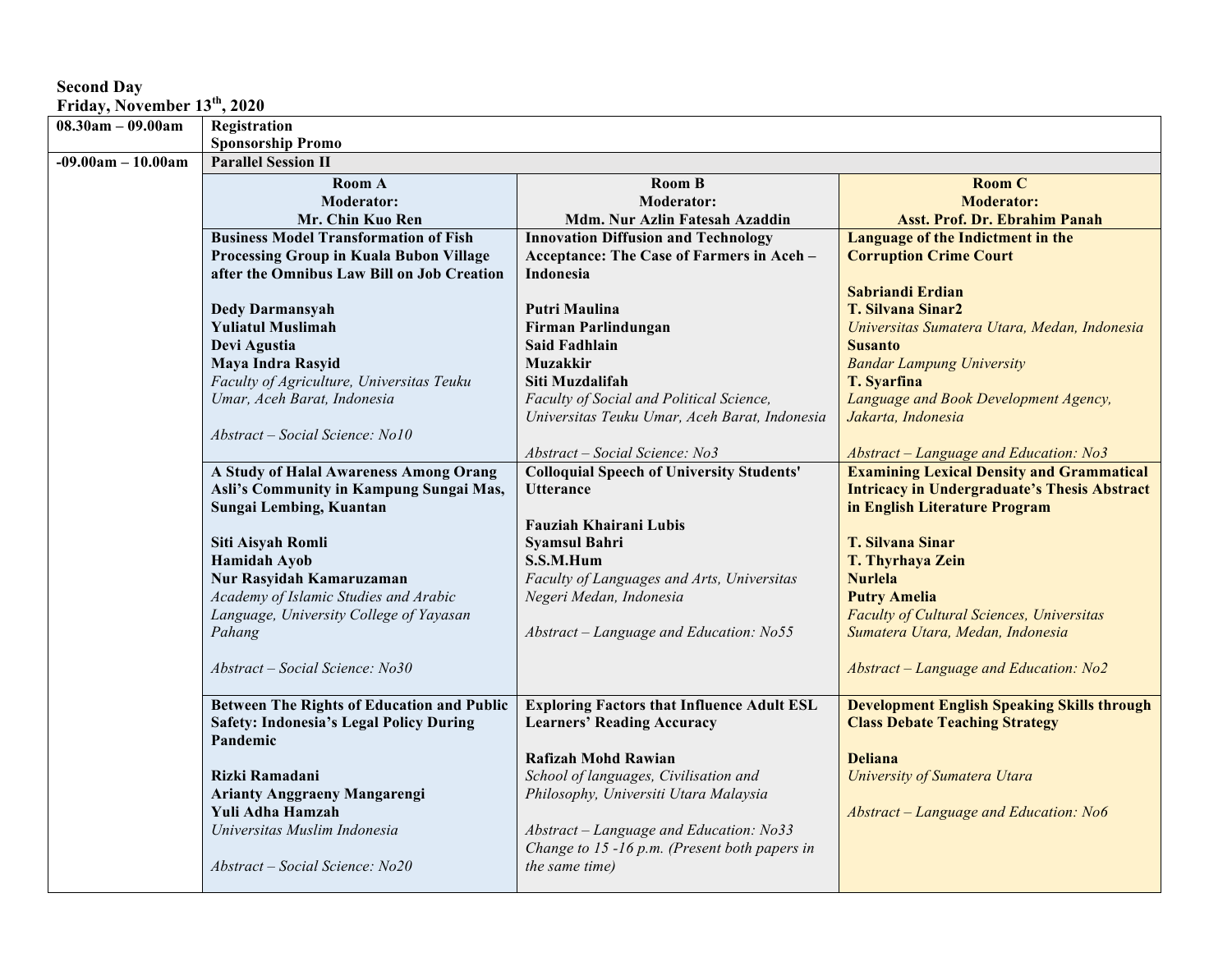|                     | <b>Determinants of Psychological Work</b><br><b>Environment Among School Teacher in</b><br>Kuantan, Pahang<br>Siti Aisyah Al Ayubi binti Ayub<br><b>Ruzita Manshor</b><br>University College of Yayasan Pahang<br><b>Mohd Najib Md Saad</b><br>University Technology Mara<br>Abstract - Social Science: No25 | Three-Level Analyses on the Use of English<br>as Strategies for Assisting University to Be<br><b>Internationally Recognized: From Offline to</b><br><b>Online Modes</b><br><b>Ratna Rintaningrum</b><br>Institut Teknologi Sepuluh Nopember, Indonesia<br>Abstract - Language and Education: No32<br>Q & A Session | <b>The Rhetorical Structure of Literature</b><br><b>Reviews in Egyptian-Authored English</b><br><b>Research Articles in Linguistics</b><br><b>Hend Rabie</b><br>Faculty of Arts, Fayoum University, Egypt<br><b>Deena Boraie</b><br>The American University in Cairo, Egypt<br>Abstract – Language and Education: No54 |
|---------------------|--------------------------------------------------------------------------------------------------------------------------------------------------------------------------------------------------------------------------------------------------------------------------------------------------------------|--------------------------------------------------------------------------------------------------------------------------------------------------------------------------------------------------------------------------------------------------------------------------------------------------------------------|------------------------------------------------------------------------------------------------------------------------------------------------------------------------------------------------------------------------------------------------------------------------------------------------------------------------|
| $10.00am - 11.00am$ | <b>Parallel Session II</b>                                                                                                                                                                                                                                                                                   |                                                                                                                                                                                                                                                                                                                    |                                                                                                                                                                                                                                                                                                                        |
|                     | Room A<br><b>Moderator:</b><br>Mr. Chin Kuo Ren                                                                                                                                                                                                                                                              | <b>Room B</b><br><b>Moderator:</b><br>Mdm. Nur Azlin Fatesah Azaddin                                                                                                                                                                                                                                               | <b>Room C</b><br><b>Moderator:</b><br>Asst. Prof. Dr. Ebrahim Panah                                                                                                                                                                                                                                                    |
|                     | The Determinant Factors of University<br><b>Students Use of Online Educational</b><br>Gamification                                                                                                                                                                                                           | <b>Portraits of Indonesian University Graduates</b><br>of English and Non-English<br><b>Departments Viewed from English</b><br>Proficiency                                                                                                                                                                         | The Power Ideology of Malay in The Legend<br>of Lancang Kuning Riau: Critical<br><b>Ecolinguistic Studies</b>                                                                                                                                                                                                          |
|                     | <b>Ebrahim Panah</b><br>Ng Loo Ee<br><b>Chin Kuo Ren</b><br>Center of Brain, University College of Yayasan<br>Pahang                                                                                                                                                                                         | <b>Azhar Aziz Lubis</b><br>Alamsyah Harahap<br><b>Syahrial</b><br>Universitas Bengkulu, Indonesia                                                                                                                                                                                                                  | <b>Mohd. Fauzi</b><br><b>Tengku Silvana Sinar</b><br>Dwi Widayati<br><b>Bahagia Tarigan</b><br>Faculty of Culture Studies, Universitas<br>Sumatera Utara                                                                                                                                                               |
|                     | Abstract - Language and Education: No59                                                                                                                                                                                                                                                                      | Abstract - Language and Education: No56                                                                                                                                                                                                                                                                            | Abstract - Language and Education: No14                                                                                                                                                                                                                                                                                |
|                     | <b>Right of Cancellation for Booking of Haj Package</b><br>through Online Medium before Movement<br><b>Control Order (MCO)</b>                                                                                                                                                                               | <b>Using Lexical Profiling Tools to Enhance</b><br><b>Lexical Richness</b>                                                                                                                                                                                                                                         | A Forensic Analysis of Attitude in Courtroom<br><b>Trial</b>                                                                                                                                                                                                                                                           |
|                     | Farhanin Abdullah Asuhaimi<br>Noraida binti Harun<br>Norhasliza binti Ghapa<br>Faculty of Law and International Relations,<br>University Sultan Zainal Abidin<br>Abstract - Social Science: No21                                                                                                             | Suzana Ahmad<br>Politeknik Sultan Abdul Halim Muad'zam Shah<br><b>Rafizah Mohd Rawian</b><br>School of languages, Civilisation and<br>Philosophy, Universiti Utara Malaysia<br>Abstract - Language and Education: No52                                                                                             | <b>T. Silvana Sinar</b><br>T. Thyrhaya Zein<br><b>Nurlela</b><br><b>Faculty of Cultural Sciences, Universitas</b><br>Sumatera Utara, Medan, Indonesia<br>Abstract - Language and Education: No 13                                                                                                                      |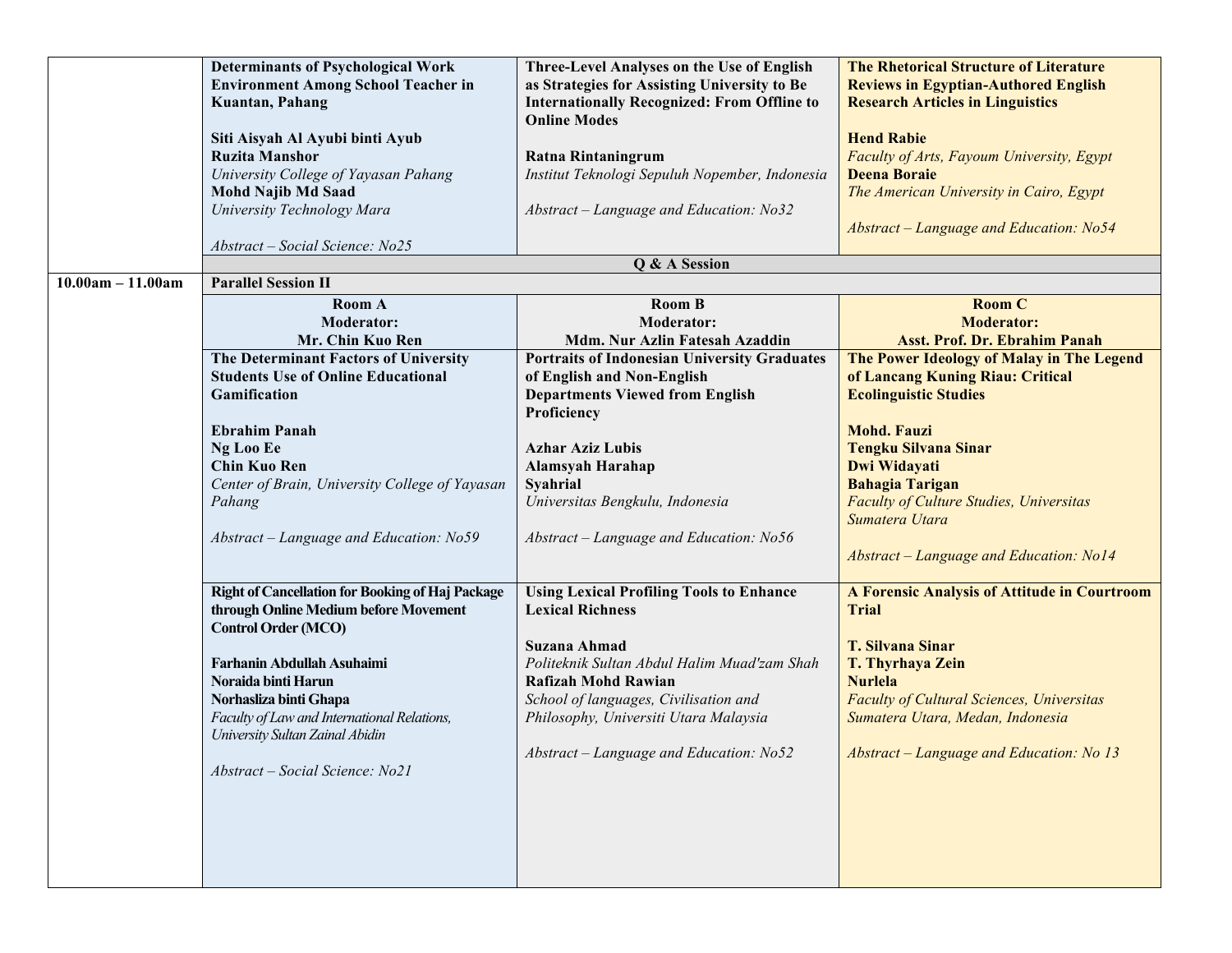|                     | <b>Changes in Quality, Income and Product Markets</b><br>of Trigona Honey Business Group in Aceh: A<br><b>Case Study during Covid 19-Pandemic</b><br>Maya Idra Rasyid<br><b>Dedy Darmansyah</b>                                                                                                                                                                      | <b>Effects of On-line Teaching on Learning</b><br>Proficiency of Students: Case Study of<br><b>English for Specific Purposes (Engineering)</b><br><b>Chonlatee Photong</b><br>Mahasarakham University, Thailand                                                                                                                  | The Nature of Emoji: A Breakthrough in<br><b>Contemporary Communication</b><br>Wy. Dirgeyasa<br>Universitas Negeri Medan, Indonesia                                                                                                                                                            |
|---------------------|----------------------------------------------------------------------------------------------------------------------------------------------------------------------------------------------------------------------------------------------------------------------------------------------------------------------------------------------------------------------|----------------------------------------------------------------------------------------------------------------------------------------------------------------------------------------------------------------------------------------------------------------------------------------------------------------------------------|------------------------------------------------------------------------------------------------------------------------------------------------------------------------------------------------------------------------------------------------------------------------------------------------|
|                     | <b>Yoga Nugroho</b><br>Faculty of Agriculture, Universitas Teuku Umar,<br>Aceh Barat, Indonesia<br>Abstract - Social Science: No2                                                                                                                                                                                                                                    | Abstract – Language and Education: No40                                                                                                                                                                                                                                                                                          | Abstract - Language and Education: No4                                                                                                                                                                                                                                                         |
|                     | <b>Income Analysis and Value-Added of Danu Tofu</b><br><b>Industry in Alue Peunyareng Village Meureubo</b><br><b>Sub-District West Aceh</b><br>Devi Agustia1<br>Hilka Yuliani1<br><b>Dedy Darmansyah</b>                                                                                                                                                             | The Development and Application of<br><b>Graphics Media on the Students' Writing</b><br>Ability of Indonesian Language and<br>Literature<br>Holmes Rajagukguk<br>Universitas Sisingamangaraja XII Tapanuli                                                                                                                       | The Arabic Language and Its Impact on The<br><b>Mandailing Language (Lexical Study)</b><br><b>Torkis Lubis</b><br><b>Sounia Rabhi</b><br>Arabic Study Program, Stain Mandailing Natal<br><b>Mandailing Natal</b>                                                                               |
|                     | Maya Indra Rasyid<br>Lia Angraeni<br><b>Nanda Triandita</b><br>Faculty of Agriculture, Universitas Teuku Umar,<br>Aceh Barat, Indonesia<br>Abstract – Social Science: No1                                                                                                                                                                                            | Jumaria Sirait<br>University of HKBP Nommensen<br>Abstract - Language and Education: No48                                                                                                                                                                                                                                        | <b>Syamsiah Depalina Siregar</b><br>English Study Program, Stain Mandailing Natal<br>Abstract - Language and Education: No 18                                                                                                                                                                  |
|                     |                                                                                                                                                                                                                                                                                                                                                                      | Q & A Session                                                                                                                                                                                                                                                                                                                    |                                                                                                                                                                                                                                                                                                |
| $11.00am - 12.00pm$ | <b>Parallel Session II</b><br>Room A<br><b>Moderator:</b><br>Mr. Chin Kuo Ren                                                                                                                                                                                                                                                                                        | <b>Room B</b><br><b>Moderator:</b><br>Mdm. Nur Azlin Fatesah Azaddin                                                                                                                                                                                                                                                             | <b>Room C</b><br><b>Moderator:</b><br><b>Asst. Prof. Dr. Ebrahim Panah</b>                                                                                                                                                                                                                     |
|                     | <b>Business Sustainability through Online</b><br><b>Strategy during Pandemic: A Study of</b><br><b>Subang Jaya Bazaar Ramadhan Business</b><br>Owners<br>Putri Rozita Tahir<br>DRB Hicom University of Automotive Malaysia<br>Noor Azlinna Azizan<br>College of Business Administration, Prince<br>Sultan University, Riyadh, KSA<br>Abstract - Social Science: No18 | <b>Exploring the Reflective Typology of Novice</b><br><b>EFL Teachers in a Thai University</b><br>Thidaporn Jumpakate<br><b>Jeffrey Dawala Wilang</b><br><b>Corsica Kong</b><br>School of Foreign Languages, Institute of Social<br>Technology, Suranaree University of<br>Technology<br>Abstract - Language and Education: No45 | <b>Syntactic Typology of Acehnese</b><br>Denni Iskandar<br>Department of Indonesian Education,<br>Universitas Syiah Kuala<br><b>Mulyadi1, Khairina Nasution</b><br><b>Ridwan Hanafiah</b><br>Linguistics Department, Universitas Sumatera<br>Utara<br>Abstract - Language and Education: No 19 |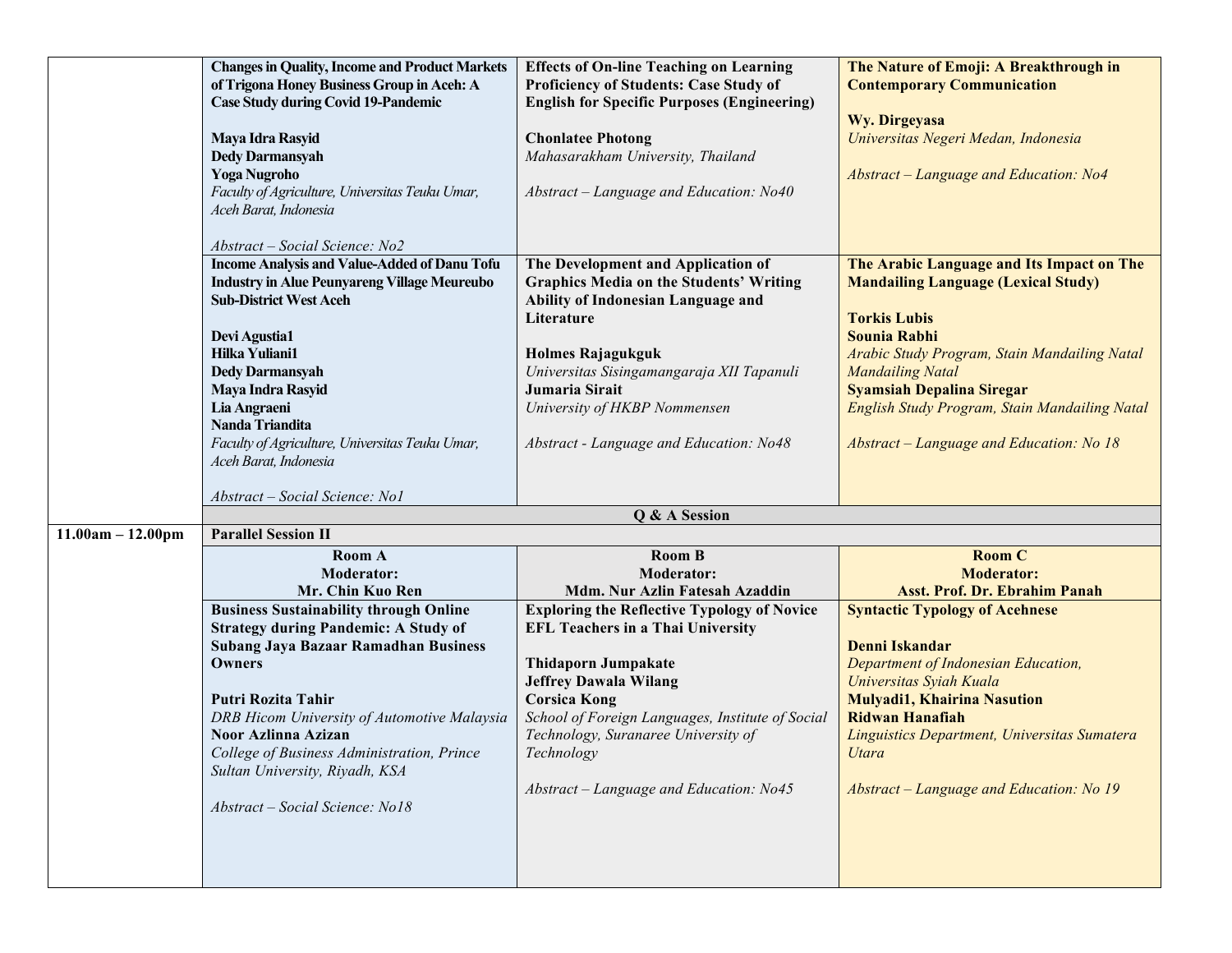| <b>Unlocking Opportunities in New Norms Era</b><br><b>Using 21st Century Technology and</b><br>Application in Memorization of Qur'an for<br><b>Student in Faculty of Medicine and Health</b><br><b>Sciences of Universiti Sains Islam Malaysia</b><br>(USIM) Experience<br><b>Nusairah Ramli</b><br>Universiti Sains Islam Malaysia<br>Abstract - Social Science: No15 | The Ideology of Woman's Political Speech<br>Text as a Party Leader in Indonesia: A<br><b>Critical Discourse Analysis</b><br>Dr. Alemina Br. Perangin-angin<br>Dian Marisha Putri<br>Zuriati<br>Universitas Sumatera Utara<br>Abstract - Language and Education: No51                                                              | <b>Study Of Lextical Cohesion In The Text Of</b><br>The Primary Speech Of The German<br><b>Minister Angela Merkel</b><br>Stivani Ismawira Sinambela<br><b>Nurlela</b><br><b>T.Thyrhaya Zein</b><br>Universitas Sumatera Utara<br>Abstract - Language and Education: No66                                                                                                                                                                                       |
|------------------------------------------------------------------------------------------------------------------------------------------------------------------------------------------------------------------------------------------------------------------------------------------------------------------------------------------------------------------------|-----------------------------------------------------------------------------------------------------------------------------------------------------------------------------------------------------------------------------------------------------------------------------------------------------------------------------------|----------------------------------------------------------------------------------------------------------------------------------------------------------------------------------------------------------------------------------------------------------------------------------------------------------------------------------------------------------------------------------------------------------------------------------------------------------------|
| China-Asean Bivariate Relationship: A Capital<br><b>Market Cointegration Analysis</b><br><b>Amsal Irmalis</b><br>Fajri Hadi1<br>Faculty of Economics, Universitas Teuku Umar, Aceh<br>Barat, Indonesia<br><b>Teuku Zulham</b><br>Faculty of Economics and Business, Universitas<br>Syiah Kuala, Banda Aceh, Indonesia<br>Abstract – Social Science: No9                | Evidence-based Smartphones Use in an<br><b>Academic Writing Course</b><br><b>Michelle Garcia</b><br>King Mongkut's University of Technology<br><b>Jeffrey Dawala Wilang</b><br>Suranaree University of Technology<br>Abstract - Language and Education: No36                                                                      | <b>Communication and Online Learning in</b><br><b>Higher Education During Covid-19 Pandemic</b><br>in Aceh<br><b>Reni Juliani</b><br><b>Putri Maulina</b><br><b>Friska Marina</b><br>Universitas Teuku Umar<br><b>Rena Juliana</b><br>STAIN Teungku Dirundeng Meulaboh<br><b>Abstract-Language and Education: No43</b>                                                                                                                                         |
| <b>Learning Law Through Portal: Law</b><br><b>Students' Perceptions On Islamic Family</b><br><b>Law Portal</b><br><b>Asiah Bidin</b><br><b>Kamaliah Salleh</b><br>Nur Amani Pauzai<br>Noor 'Ashikin Hamid<br>Faculty of Law and International Relations,<br><b>UniSZA</b><br>Abstract - Social Science: No16                                                           | <b>Implementation Of Macromedia Flash 8 To</b><br><b>Improve Writing Ability Of Students In</b><br><b>French Study Program UNIMED</b><br>Tengku Ratna Soraya<br>Nurilam Harianja<br>Hesti Fibriasari<br>French Language Education Study Program<br>Universitas Negeri Medan, Indonesia<br>Abstract - Language and Education: No35 | The Effect of Providing Health Education<br>through "WhatsApp" Application in<br><b>Improving Gastritis Preventive Behavior of</b><br>the Students at Faculty of Public Health<br><b>Teuku Umar University</b><br><b>Susy Sriwahyuni</b><br><b>Dian Fera</b><br><b>Rosa Lina</b><br><b>Safrizal</b><br><b>Darmawan</b><br><b>Teuku Muliadi</b><br>Faculty of Public Health,<br>University of Teuku Umar, Indonesia<br>Abstract - Language and Education: No 17 |
|                                                                                                                                                                                                                                                                                                                                                                        | Q & A Session                                                                                                                                                                                                                                                                                                                     |                                                                                                                                                                                                                                                                                                                                                                                                                                                                |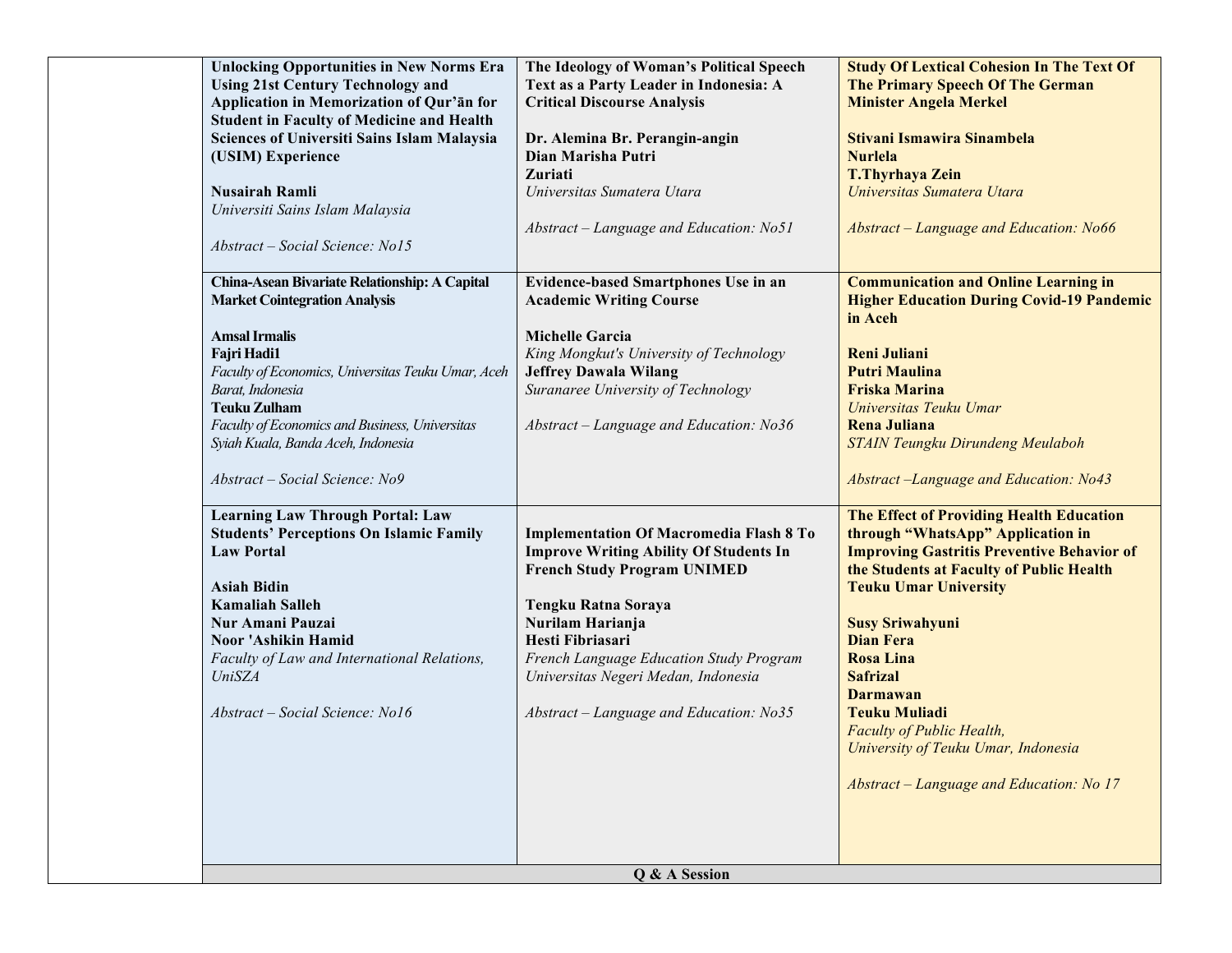| $12.00 \text{pm} - 13.00 \text{pm}$ | <b>Parallel Session II</b>                                           |                                                                                         |                                                                      |
|-------------------------------------|----------------------------------------------------------------------|-----------------------------------------------------------------------------------------|----------------------------------------------------------------------|
|                                     | Room A                                                               | <b>Room B</b>                                                                           | <b>Room C</b>                                                        |
|                                     | <b>Moderator:</b>                                                    | <b>Moderator:</b>                                                                       | <b>Moderator:</b>                                                    |
|                                     | Mr. Chin Kuo Ren                                                     | Mdm. Nur Azlin Fatesah Azaddin                                                          | <b>Asst. Prof. Dr. Ebrahim Panah</b>                                 |
|                                     | The Design of Discovery Learning Model                               | <b>Demotivation and Coping Strategies in</b>                                            | <b>English Teachers' Knowledge On Higher</b>                         |
|                                     |                                                                      | <b>Synchronous Online Teaching Piyathat</b>                                             | <b>Order Thinking Skill (HOTS) Viewed From</b>                       |
|                                     | <b>Muhammad Hardi</b>                                                | <b>Siripol</b>                                                                          | The Gender And The Length Of Teaching                                |
|                                     | <b>Rahmad Husein</b>                                                 | King Mongkut's University of Technology                                                 |                                                                      |
|                                     | <b>Meisuri</b>                                                       | Thonburi                                                                                | <b>Wisma Yunita</b>                                                  |
|                                     | Postgraduate School, State University of Medan                       |                                                                                         | <b>Syahrial</b>                                                      |
|                                     | (UNIMED), North Sumatera, Indonesia                                  | <b>Jeffrey Dawala Wilang</b>                                                            | <b>Gita Mutiara Hati</b>                                             |
|                                     |                                                                      | Suranaree University of Technology                                                      | Universitas Bengkulu, Bengkulu, Indonesia                            |
|                                     | Abstract - Social Science: No19                                      |                                                                                         |                                                                      |
|                                     |                                                                      | Abstract - Language and Education: No26                                                 | Abstract - Language and Education: No23                              |
|                                     | "ACC @law firm" Account Management System<br><b>For Law Students</b> | <b>Academic Reading Preferences and</b><br><b>Behaviors of Indonesian Undergraduate</b> | <b>Modality in Jokowi's Speeches of the New</b><br><b>Normal Era</b> |
|                                     |                                                                      | <b>Students during Covid-19 Pandemic</b>                                                |                                                                      |
|                                     | <b>Professor Zuhairah Ariff Abd Ghadas</b>                           |                                                                                         | Oka Andika                                                           |
|                                     | <b>Fatimah Ghazali</b>                                               | Firman Parlindungan                                                                     | <b>Rahmad Husein</b>                                                 |
|                                     | <b>Mumtazimah Mohamad</b>                                            | Refanja Rahmatillah                                                                     | <b>Anni Holila Pulungan</b>                                          |
|                                     | Wan Nursyahida Wan Ismail                                            | Lia Lisyati                                                                             | Post Graduate School, the State University of                        |
|                                     | Universiti Sultan Zainal Abidin                                      | Universitas Teuku Umar, Aceh, Indonesia                                                 | Medan (UNIMED)                                                       |
|                                     |                                                                      |                                                                                         |                                                                      |
|                                     | Abstract - Social Science: No24                                      | Abstract - Language and Education: No44                                                 | Abstract - Language and Education: No24                              |
|                                     | <b>Cosmetic, Drug Or Both? Protection Of Cosmetic</b>                | The Patterns of Classroom Interaction and                                               | <b>Challenge in Online Learning during Covid-</b>                    |
|                                     | <b>Users In The Context Of Malaysia Legal</b>                        | <b>Translanguaging in Bilingual</b>                                                     | <b>19 Pandemic: Lesson-Learned from</b>                              |
|                                     | Paradigm                                                             | <b>Class: Issues from Bilingual Education</b>                                           | <b>Universities in Indonesia</b>                                     |
|                                     |                                                                      | <b>Meisuri</b>                                                                          |                                                                      |
|                                     | Norhasliza Ghapa<br>Universiti Sultan Zainal Abidin                  | Faculty of Languages and Arts, the State                                                | <b>Mursyidin</b><br>Firman Parlindungan                              |
|                                     |                                                                      | University of Medan (UNIMED) Medan                                                      | Refanja Rahmatillah                                                  |
|                                     | Abstract – Social Science: No12                                      | Tengku Silvana Sinar                                                                    | Faculty of Social and Political Science,                             |
|                                     |                                                                      | Faculty of Cultural Sciences, the University of                                         | Universitas Malikussaleh, Aceh Utara,                                |
|                                     |                                                                      | North Sumatra (USU) Medan                                                               | Indonesia                                                            |
|                                     |                                                                      |                                                                                         |                                                                      |
|                                     |                                                                      | Abstract - Language and Education: No25                                                 | Abstract - Language and Education: No42                              |
|                                     | The Influence Of Transformational And                                | 'To be or not to be': Paper Dictionaries in the                                         | <b>An Empirical Analysis of Saudi EFL</b>                            |
|                                     | <b>Transactional Leadership On Organisational</b>                    | <b>Digital Age</b>                                                                      | <b>Learners' Learning Orientation towards</b>                        |
|                                     | <b>Commitment Among Small And Medium</b>                             |                                                                                         | <b>Inquiry-based Instruction</b>                                     |
|                                     | <b>Enterprises (SMEs) Employee</b>                                   | <b>Nasrin Altuwairesh</b>                                                               |                                                                      |
|                                     |                                                                      | King Saud University, Saudi Arabia                                                      | <b>Shadma Iffat Rahmatullah</b>                                      |
|                                     | <b>Ruzita Manshor</b>                                                |                                                                                         | <b>King Khalid University</b>                                        |
|                                     | University College of Yayasan Pahang                                 | Abstract - Language and Education: No41                                                 |                                                                      |
|                                     |                                                                      |                                                                                         | Abstract - Language and Education: No39                              |
|                                     | Abstract - Social Science: No27                                      |                                                                                         |                                                                      |
|                                     |                                                                      | Q & A Session                                                                           |                                                                      |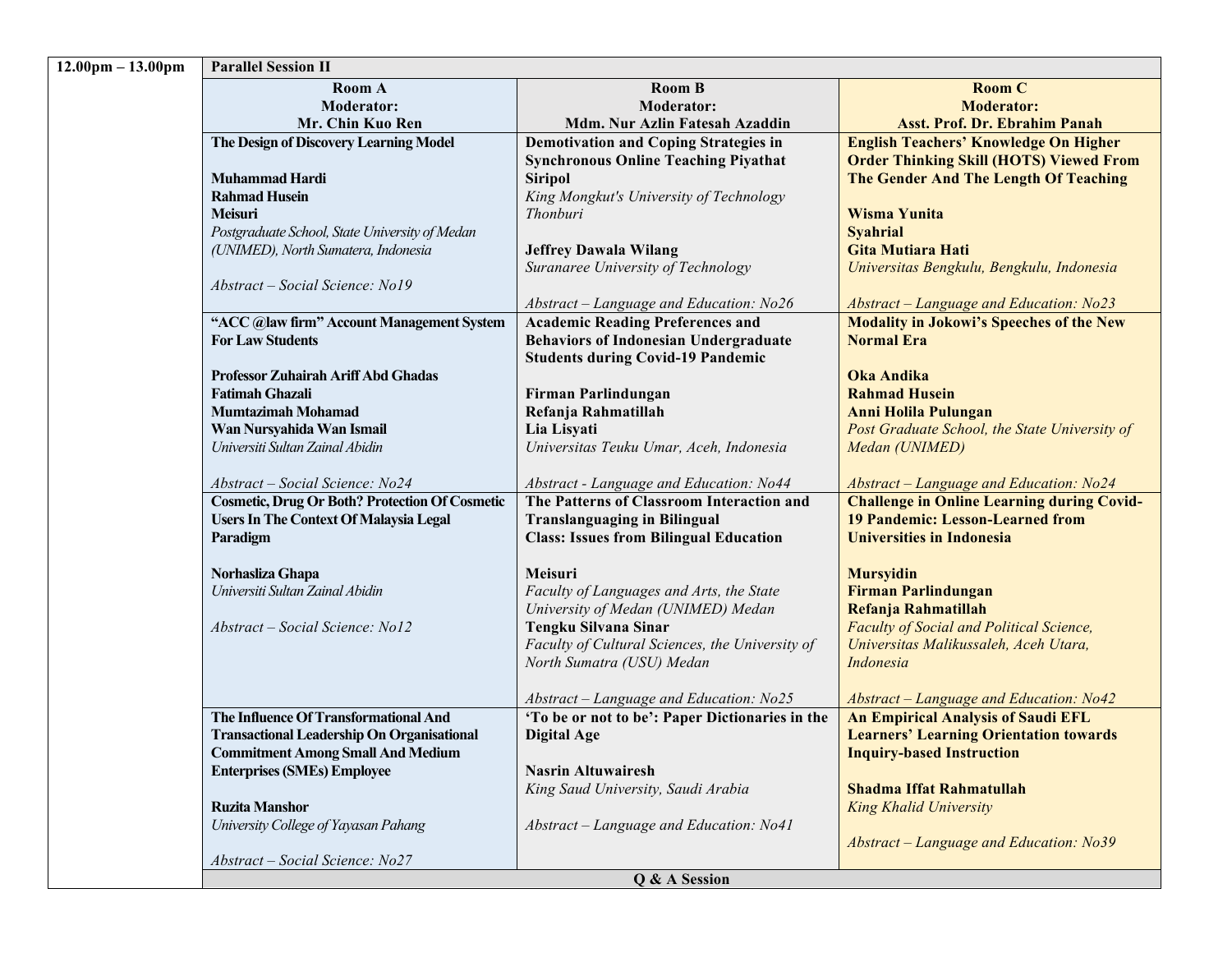| $13.00pm - 14.00pm$                 | <b>Break</b>                                      |                                                  |                                                     |
|-------------------------------------|---------------------------------------------------|--------------------------------------------------|-----------------------------------------------------|
| $14.00 \text{pm} - 15.00 \text{pm}$ | <b>Parallel Session III</b>                       |                                                  |                                                     |
|                                     | <b>Room A</b>                                     | <b>Room B</b>                                    | <b>Room C</b>                                       |
|                                     | <b>Moderator:</b>                                 | <b>Moderator:</b>                                | <b>Moderator:</b>                                   |
|                                     | Mr. Chin Kuo Ren                                  | Mdm. Nur Azlin Fatesah Azaddin                   | <b>Asst. Prof. Dr. Ebrahim Panah</b>                |
|                                     | Millennials Views of the Perceived Causes of      | The Implementation of Lectora Inspire            | <b>Teachers' Attitudes Towards Gamification:</b>    |
|                                     | <b>Marine Debris in Southwest Aceh District</b>   | Application as Interactive Learning Media on     | <b>Opportunities and Challenges</b>                 |
|                                     |                                                   | <b>English Writing Skill for Students at SMP</b> |                                                     |
|                                     | Ika Kusumawati                                    | N35 Medan                                        | <b>Muhammad Yasir Babar</b>                         |
|                                     | Marine Science Department, Teuku Umar             |                                                  | Faculty of Education and Social work,               |
|                                     | University                                        | <b>Sumarsih</b><br><b>Safrida Lubis</b>          | Thompson Rivers University, Canada                  |
|                                     | Abstract – Social Science: No14                   | Asrita Sari                                      | Abstract - Language and Education: No12             |
|                                     |                                                   | Edi Rahmadani                                    |                                                     |
|                                     |                                                   | Universitas Negeri Medan, Indonesia              |                                                     |
|                                     |                                                   |                                                  |                                                     |
|                                     |                                                   | Abstract - Language and Education: No 15         |                                                     |
|                                     | <b>Investigating, Classifying and Maintaining</b> | <b>An Evaluation of TOEFL Benchmark Policy</b>   | The Impact of Personality (Extrovert and            |
|                                     | <b>Mandailing Cultural Terminology</b>            | as an Exit Requirement for Undergraduate         | <b>Introvert) on Speaking Achievement of ESL</b>    |
|                                     |                                                   | <b>Students</b>                                  | <b>Tertiary Learners</b>                            |
|                                     | <b>Syahron Lubis,</b>                             |                                                  |                                                     |
|                                     | <b>Muhizar Muchtar</b>                            | Endah Anisa Rahma                                | Abdurraman                                          |
|                                     | <b>Adriana Hasibuan</b>                           | Faculty of Fishery and Marine Science,           | <b>Masitowarni Siregar</b>                          |
|                                     | Faculty of Cultural Studies, University of        | Universitas Teuku Umar                           | Universitas Negeri Medan                            |
|                                     | Sumatera Utara                                    | Rina Syafitri                                    | Dedi Sanjaya                                        |
|                                     |                                                   | Faculty of Agriculture, Universitas Teuku Umar   | <b>Khairunnisa Mohad Khazin</b>                     |
|                                     | Abstract – Social Science: No7                    | Veni Nella Syahputri                             | <b>Nor Shuhada Mohd Azhar</b>                       |
|                                     |                                                   | Faculty of Social and Political Science,         | University College of Yayasan Pahang,               |
|                                     |                                                   | Universitas Teuku Umar                           | Malaysia                                            |
|                                     |                                                   | Firman Parlindungan                              |                                                     |
|                                     |                                                   | Curriculum and Language Development              | $Abstract-$                                         |
|                                     |                                                   | Center, Universitas Teuku Umar, Indonesia        | Language and Education: No63                        |
|                                     |                                                   | Abstract – Language and Education: No1           |                                                     |
|                                     |                                                   |                                                  |                                                     |
|                                     | <b>Legal Review on Unfair Force Majeure</b>       | <b>Reducing Communication Apprehension to</b>    | <b>Revisiting the Needs of EAP Syllabus and its</b> |
|                                     | <b>Clause in Outbound Package Travel</b>          | <b>Promote EFL Learners' Oral</b>                | <b>Impacts on the Level of EFL Students'</b>        |
|                                     |                                                   | Communication                                    | <b>English Proficiency Threshold</b>                |
|                                     | Norhasliza Ghapa                                  |                                                  |                                                     |
|                                     | Farhanin Binti Abdullah Asuhaimi                  | Nawarat Siritararatn                             | <b>Alamsyah Harahap</b>                             |
|                                     | Universiti Sultan Zainal Abidin                   | Kasetsart University, Bangkok, Thailand.         | <b>Azhar Aziz Lubis</b>                             |
|                                     |                                                   |                                                  | <b>Wisma Yunita</b>                                 |
|                                     | Abstract - Social Science: No13                   | Abstract - Language and Education: No49          | Universitas Bengkulu                                |
|                                     |                                                   |                                                  |                                                     |
|                                     |                                                   |                                                  | Abstract – Language and Education: No30             |
|                                     |                                                   |                                                  |                                                     |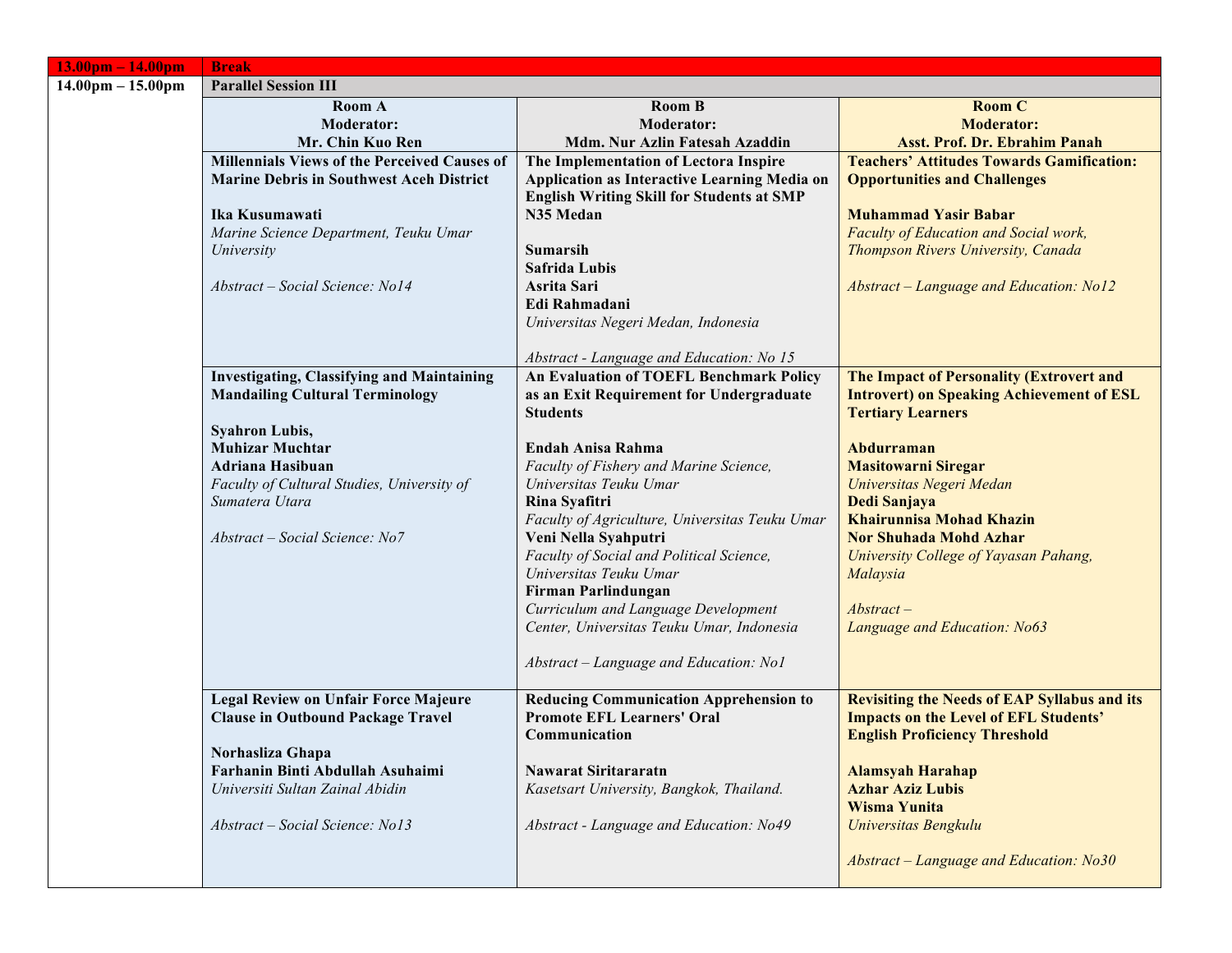|                                     | Quo Vadis Islamic Philosophy in<br><b>Formulating Regulations for the Operation</b><br>of Umrah Worship during the Pandemic:<br><b>Sacralization or Profanisation</b><br>Salamuddin<br>Faculty of Tarbiyah Science and Teacher<br>Training, State Islamic University of North<br>Sumatera, Indonesia<br><b>Mukhlis Lubis</b><br>Study Program of Sharia Economic Law, State<br>College of Islamic Studies Mandailing Natal,<br>Indonesia | Gaya Pengajaran Guru Dan Hubungannya<br>Dengan Pembentukan Akhlak Pelajar<br><b>Nurul Osman Samurah</b><br><b>Aminuddin Hehsan</b><br><b>Nasrul Hisyam</b><br><b>Mohd Sani Taib</b><br>Akademik Pengajian Islam, Universiti Teknologi<br>Malaysia<br>Abstract - Language and Education No.46 | <b>New Metaphors In The Political Discourse Of</b><br><b>The 2019</b><br><b>Presidential Election In The National Mass</b><br><b>Media</b><br><b>M. Surip</b><br>Universitas Negeri Medan<br><b>Eddy Setia</b><br><b>T. Silvana Sinar</b><br><b>Gustianingsih</b><br>Universitas Sumatera<br>Abstract - Language and Education: No31 |
|-------------------------------------|------------------------------------------------------------------------------------------------------------------------------------------------------------------------------------------------------------------------------------------------------------------------------------------------------------------------------------------------------------------------------------------------------------------------------------------|----------------------------------------------------------------------------------------------------------------------------------------------------------------------------------------------------------------------------------------------------------------------------------------------|--------------------------------------------------------------------------------------------------------------------------------------------------------------------------------------------------------------------------------------------------------------------------------------------------------------------------------------|
|                                     | Abstract – Social Science: No11                                                                                                                                                                                                                                                                                                                                                                                                          |                                                                                                                                                                                                                                                                                              |                                                                                                                                                                                                                                                                                                                                      |
|                                     |                                                                                                                                                                                                                                                                                                                                                                                                                                          | Q & A Session                                                                                                                                                                                                                                                                                |                                                                                                                                                                                                                                                                                                                                      |
| $15.00 \text{pm} - 16.00 \text{pm}$ | <b>Parallel Session III</b>                                                                                                                                                                                                                                                                                                                                                                                                              |                                                                                                                                                                                                                                                                                              |                                                                                                                                                                                                                                                                                                                                      |
|                                     | <b>Room A</b><br><b>Moderator:</b>                                                                                                                                                                                                                                                                                                                                                                                                       | <b>Room B</b><br><b>Moderator:</b>                                                                                                                                                                                                                                                           | <b>Room C</b><br><b>Moderator:</b>                                                                                                                                                                                                                                                                                                   |
|                                     | Mr. Chin Kuo Ren                                                                                                                                                                                                                                                                                                                                                                                                                         | Mdm. Nur Azlin Fatesah Azaddin                                                                                                                                                                                                                                                               | <b>Asst. Prof. Dr. Ebrahim Panah</b>                                                                                                                                                                                                                                                                                                 |
|                                     | Terapi Psikospiritual Islam Menurut Abu Talib                                                                                                                                                                                                                                                                                                                                                                                            | Decline in the Popularity of English                                                                                                                                                                                                                                                         | <b>Factors of Digital Marketing Adoption by</b>                                                                                                                                                                                                                                                                                      |
|                                     | Al-Makki Bagi Mengatasi Masalah Remaja                                                                                                                                                                                                                                                                                                                                                                                                   | Literature among EFL/ESL Saudi Learners                                                                                                                                                                                                                                                      | <b>Small Medium Enterprises in Pahang; Post</b>                                                                                                                                                                                                                                                                                      |
|                                     | <b>Delinkuen</b>                                                                                                                                                                                                                                                                                                                                                                                                                         |                                                                                                                                                                                                                                                                                              | <b>COVID 19</b>                                                                                                                                                                                                                                                                                                                      |
|                                     |                                                                                                                                                                                                                                                                                                                                                                                                                                          | <b>Tanzina Halim</b>                                                                                                                                                                                                                                                                         |                                                                                                                                                                                                                                                                                                                                      |
|                                     | <b>Intan Farhana Saparuddin</b>                                                                                                                                                                                                                                                                                                                                                                                                          | Shanjida Halim                                                                                                                                                                                                                                                                               | <b>Norsazlina Che Ghazali</b>                                                                                                                                                                                                                                                                                                        |
|                                     | <b>Shah Rul Anuar Nordin</b>                                                                                                                                                                                                                                                                                                                                                                                                             | King Khalid University                                                                                                                                                                                                                                                                       | <b>Engku Artini Engku Yusof</b>                                                                                                                                                                                                                                                                                                      |
|                                     | Siti Sarawati Johar<br>Pusat Pengajian Umum dan Ko-Kurikulum,                                                                                                                                                                                                                                                                                                                                                                            | <b>Mohammad Sherajul Islam</b><br>Ibn Rushd College for Management Sciences                                                                                                                                                                                                                  | Farah Syazwani Abdul Karim<br>Salawati Alwani Muhammad                                                                                                                                                                                                                                                                               |
|                                     | Universiti Tun Hussein Onn                                                                                                                                                                                                                                                                                                                                                                                                               |                                                                                                                                                                                                                                                                                              | Li Pin Tan                                                                                                                                                                                                                                                                                                                           |
|                                     | Siti Nabilah Che Soh                                                                                                                                                                                                                                                                                                                                                                                                                     | Abstract - Language and Education: No28                                                                                                                                                                                                                                                      | University College of Yayasan Pahang,                                                                                                                                                                                                                                                                                                |
|                                     | Fakulti Sains Gunaan dan Teknologi, Universiti Tun                                                                                                                                                                                                                                                                                                                                                                                       |                                                                                                                                                                                                                                                                                              | Malaysia                                                                                                                                                                                                                                                                                                                             |
|                                     | Hussein Onn                                                                                                                                                                                                                                                                                                                                                                                                                              |                                                                                                                                                                                                                                                                                              | Abstract – Social Science: No31                                                                                                                                                                                                                                                                                                      |
|                                     | Abstract - Social Science: No22                                                                                                                                                                                                                                                                                                                                                                                                          |                                                                                                                                                                                                                                                                                              |                                                                                                                                                                                                                                                                                                                                      |
|                                     | <b>Brutality and Deprivation History for</b>                                                                                                                                                                                                                                                                                                                                                                                             | <b>Grasping Insights on the Effects of Prosodic</b>                                                                                                                                                                                                                                          | <b>Online Applications Tool in Translating</b>                                                                                                                                                                                                                                                                                       |
|                                     | Rohingyas In Myanmar                                                                                                                                                                                                                                                                                                                                                                                                                     | <b>Features on Adult ESL Learners' Reading</b>                                                                                                                                                                                                                                               | <b>Verb-Noun Medical Colocation</b>                                                                                                                                                                                                                                                                                                  |
|                                     | Siti Munirah Binti Yusoff @ Md Nasir                                                                                                                                                                                                                                                                                                                                                                                                     | Rafizah Mohd Rawian                                                                                                                                                                                                                                                                          | <b>Erikson Saragih</b>                                                                                                                                                                                                                                                                                                               |
|                                     | <b>Mohd Afandi bin Salleh</b>                                                                                                                                                                                                                                                                                                                                                                                                            | School of languages, Civilisation and                                                                                                                                                                                                                                                        | Universitas Prima Indonesia                                                                                                                                                                                                                                                                                                          |
|                                     | <b>Mohd Mahbubul Haque</b>                                                                                                                                                                                                                                                                                                                                                                                                               | Philosophy, Universiti Utara Malaysia                                                                                                                                                                                                                                                        |                                                                                                                                                                                                                                                                                                                                      |
|                                     | Faculty of Law and International Relations,                                                                                                                                                                                                                                                                                                                                                                                              |                                                                                                                                                                                                                                                                                              | $Abstract-$                                                                                                                                                                                                                                                                                                                          |
|                                     | University Sultan Zainal Abidin (UniSZA),<br>Terengganu                                                                                                                                                                                                                                                                                                                                                                                  | Abstract – Language and Education: No34                                                                                                                                                                                                                                                      | Language and Education: No29                                                                                                                                                                                                                                                                                                         |
|                                     |                                                                                                                                                                                                                                                                                                                                                                                                                                          |                                                                                                                                                                                                                                                                                              |                                                                                                                                                                                                                                                                                                                                      |
|                                     |                                                                                                                                                                                                                                                                                                                                                                                                                                          |                                                                                                                                                                                                                                                                                              |                                                                                                                                                                                                                                                                                                                                      |
|                                     | Abstract - Social Science: No17<br>Kaedah Psikospiritual Islam Terhadap Masalah                                                                                                                                                                                                                                                                                                                                                          | Probability and Usuality Utilization in                                                                                                                                                                                                                                                      | Self-Regulation vs State Regulation - Analysing the                                                                                                                                                                                                                                                                                  |